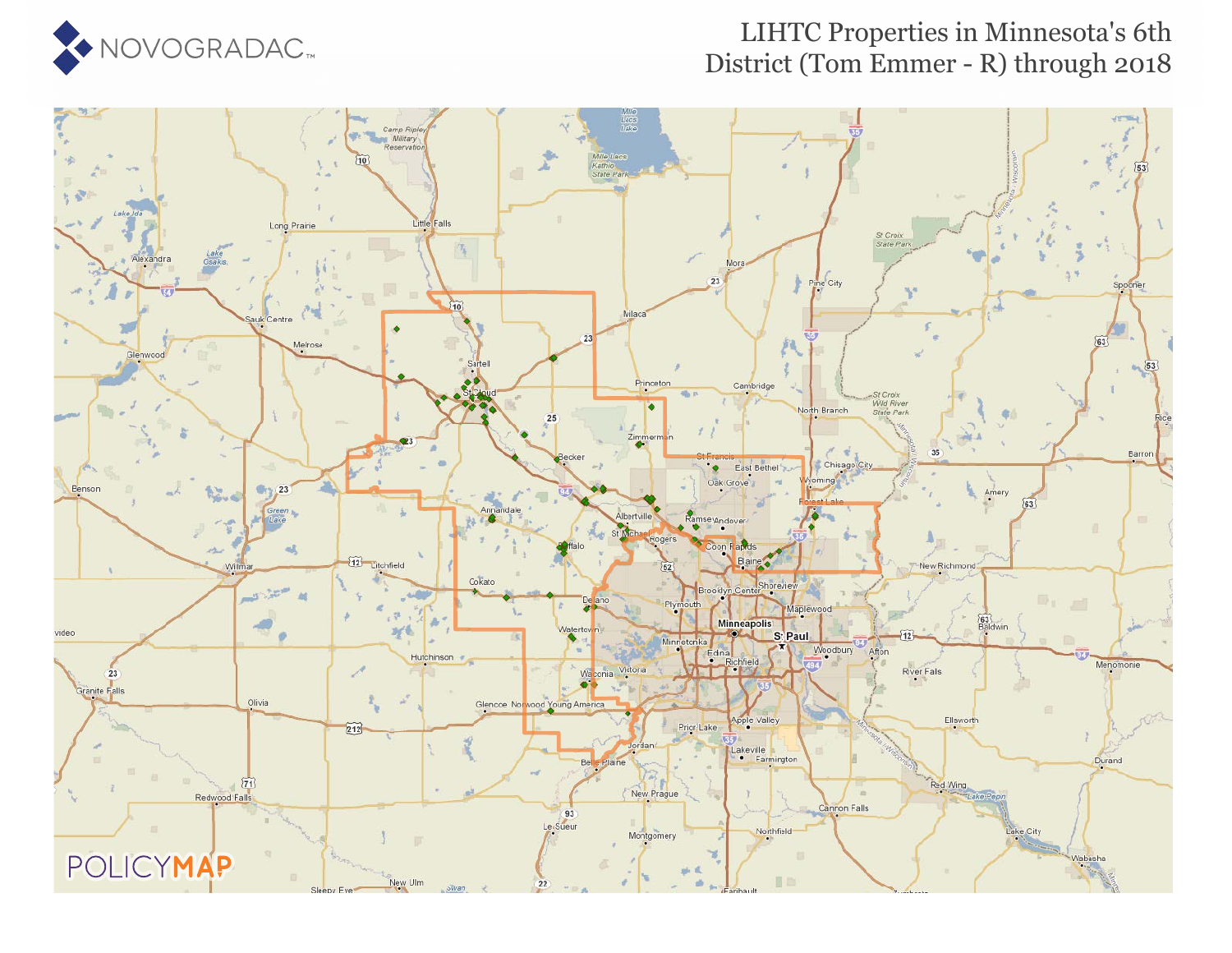| <b>Project Name</b>                                                                         | <b>Address</b>                                              | City               | <b>State</b>             | <b>Zip Code</b> | Nonprofit<br><b>Sponsor</b> | <b>Allocation</b><br><b>Year</b> | <b>Annual</b><br><b>Allocated</b><br><b>Amount</b> | <b>Year Placed<br/>in Service</b> | <b>Construction Type</b> | <b>Total</b><br><b>Units</b> | Low<br><b>Income</b><br><b>Units</b> | <b>Rent or</b><br><b>Income</b><br><b>Ceiling</b> | <b>Credit</b><br>Percentage                 | Tax-<br><b>Exempt</b><br><b>Bond</b> | <b>HUD Multi-</b><br>Family<br><b>Financing/Rental</b><br><b>Assistance</b> |
|---------------------------------------------------------------------------------------------|-------------------------------------------------------------|--------------------|--------------------------|-----------------|-----------------------------|----------------------------------|----------------------------------------------------|-----------------------------------|--------------------------|------------------------------|--------------------------------------|---------------------------------------------------|---------------------------------------------|--------------------------------------|-----------------------------------------------------------------------------|
| <b>CITYVIEW</b><br><b>TOWNHOMES</b>                                                         | 921 FIFTH ST                                                | HOLDINGFORD        | MN                       | 56340           |                             | 1997                             | \$0                                                | 1997                              | New Construction         | 12                           | 11                                   | 60% AMGI                                          | $70\,\%$ present $\,$ No value              |                                      |                                                                             |
| <b>KESTREL WOODS</b><br><b>TOWNHOMES</b>                                                    | $1608$ $$\tt ANDERSON\; AVE$$ $$\tt BUFFALO$$               |                    | $\mathbf{M} \mathbf{N}$  | 55313           |                             | 1997                             | \$0                                                | 1998                              | New Construction         | 30                           | 30                                   | 60% AMGI                                          | $70\,\%$ present $\,$ No value              |                                      |                                                                             |
| OAKHAVEN ESTATES                                                                            | 1150 SEVENTH ST CLOUD ST SE                                 |                    | $\mathbf{M} \mathbf{N}$  | 56304           |                             | 1996                             | $\$0$                                              | 1998                              | New Construction         | 38                           | 37                                   |                                                   | $70\,\%$ present $\,$ No value              |                                      |                                                                             |
| TERRACE VIEW APTS                                                                           | $401\,\mathrm{E}\,\mathrm{SEVENTH}$ MONTICELLO<br><b>ST</b> |                    | $\mathbf{M} \mathbf{N}$  | 55362           |                             | 1997                             | \$0                                                | 1998                              | Not Indicated            | 26                           | 26                                   |                                                   | Not<br>Indicated                            |                                      |                                                                             |
| <b>LEXINGTON APTS</b>                                                                       | 3918<br>RESTWOOD RD CIRCLE PINES                            |                    | MN                       | 55014           | Yes                         | 1996                             | \$0                                                | 1998                              | Acquisition and Rehab 34 |                              | 33                                   | 60% AMGI                                          | <b>Both 30%</b><br>and 70%<br>present value | No                                   |                                                                             |
| <b>GRANITE LEDGE</b><br><b>TOWNHOMES</b>                                                    | 1400 SECOND<br>ST <sub>S</sub>                              | <b>COLD SPRING</b> | MN                       | 56320           | $\mathbf {No}$              | 1998                             | \$0                                                | 1999                              | New Construction         | 24                           | 23                                   | 60% AMGI                                          | $70\,\%$ present $\,$ No value              |                                      |                                                                             |
| LACRUZ COMMUNITY $\begin{array}{c} 1530 \text{ SIXTH AVE} \\ \text{S} \end{array}$ ST CLOUD |                                                             |                    | $\ensuremath{\text{MN}}$ | 56301           |                             | Insufficient<br>Data             | $\$0$                                              | Insufficient<br>Data              | Not Indicated            | 101                          | $\bf{0}$                             |                                                   | <b>Not</b><br>Indicated                     |                                      |                                                                             |
| <b>CAMELOT APTS</b>                                                                         | 110 CEDAR ST W ANNANDALE                                    |                    | MN                       | 55302           |                             | 1987                             | \$0                                                | 1987                              | Acquisition and Rehab 14 |                              | 14                                   |                                                   | Not<br>Indicated                            | No                                   |                                                                             |
| <b>ELK RIDGE MANOR</b>                                                                      | 847 FREEPORT<br>AVE NW                                      | <b>ELK RIVER</b>   | $\ensuremath{\text{MN}}$ | 55330           |                             | 1987                             | \$0                                                | 1987                              | <b>New Construction</b>  | 40                           | 40                                   |                                                   | Not<br>Indicated                            | No                                   |                                                                             |
| HALTER HYLAND                                                                               | 101 ANGEL AVE WATERTOWN<br>SW                               |                    | $\mathbf{M} \mathbf{N}$  | 55388           |                             | 1987                             | \$0                                                | 1987                              | New Construction         | 8                            | $\overline{7}$                       |                                                   | Not<br>Indicated                            | No                                   |                                                                             |
| <b>HONEYTREE APTS</b>                                                                       | 307<br>HONEYTREE DR DELANO                                  |                    | MN                       | 55328           |                             | 1987                             | \$0                                                | 1987                              | <b>New Construction</b>  | 25                           | 24                                   |                                                   | Not<br>Indicated                            | No                                   |                                                                             |
| <b>BROWNSTONE</b>                                                                           | 402 NINTH AVE ST CLOUD<br>$\mathbf N$                       |                    | $\operatorname{MN}$      | 56303           | Yes                         | 1999                             | $\$0$                                              | 2000                              | New Construction         | 12                           | 12                                   | 60% AMGI                                          | $70\,\%$ present $\,$ No value              |                                      |                                                                             |
| FRANKLIN LANE APTS 1827 S FERRY ST ANOKA                                                    |                                                             |                    | $\ensuremath{\text{MN}}$ | 55303           | Yes                         | 2000                             | $\$0$                                              | 2000                              | Acquisition and Rehab 66 |                              | $\bf 66$                             | 60% AMGI                                          | $30\,\%$ present $\,$ Yes value             |                                      |                                                                             |

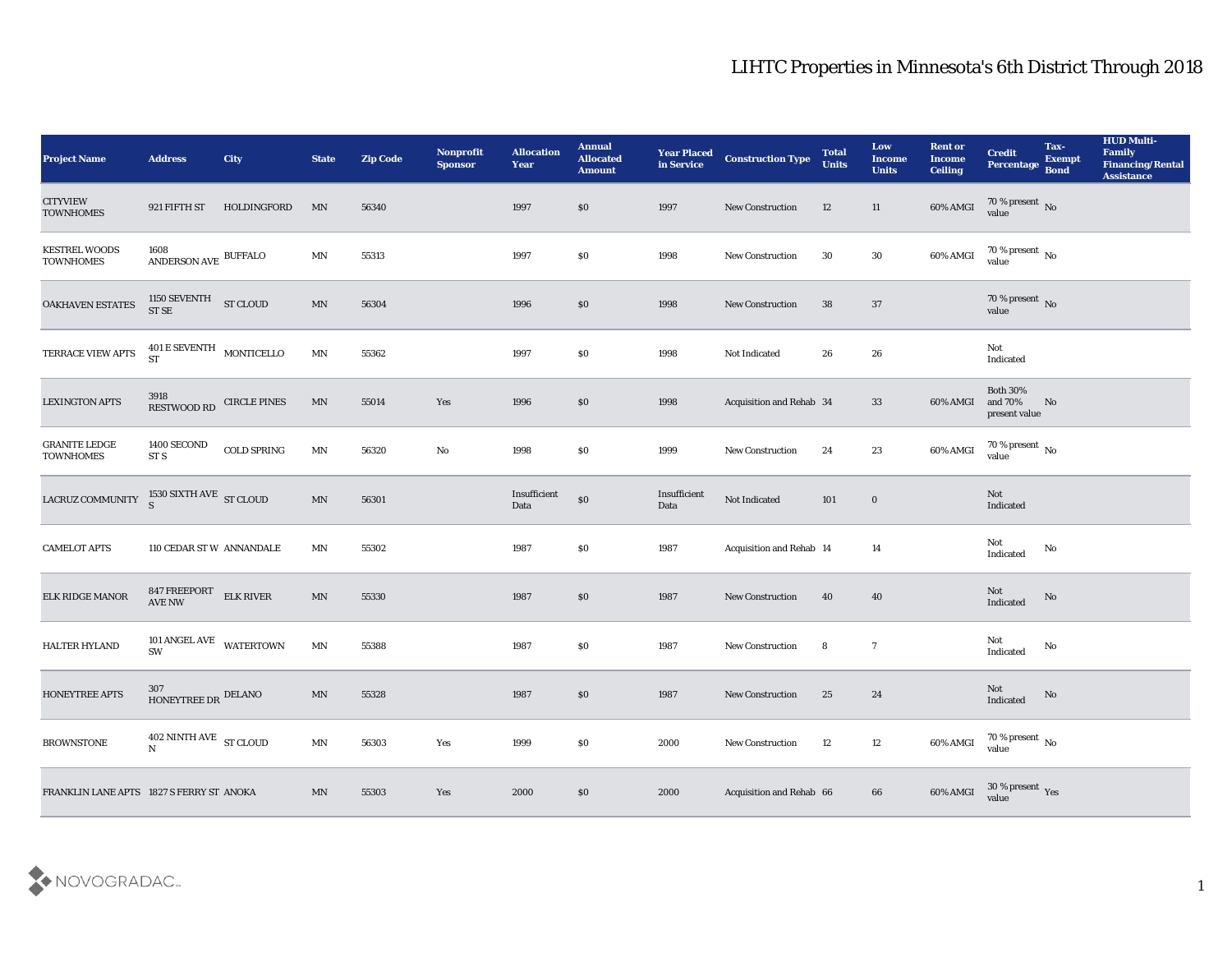| <b>Project Name</b>                   | <b>Address</b>                    | City               | <b>State</b> | <b>Zip Code</b> | Nonprofit<br><b>Sponsor</b> | <b>Allocation</b><br><b>Year</b> | <b>Annual</b><br><b>Allocated</b><br><b>Amount</b> | <b>Year Placed</b><br>in Service | <b>Construction Type</b> | <b>Total</b><br><b>Units</b> | Low<br>Income<br><b>Units</b> | <b>Rent or</b><br><b>Income</b><br><b>Ceiling</b> | <b>Credit</b><br><b>Percentage</b>          | Tax-<br><b>Exempt</b><br><b>Bond</b> | <b>HUD Multi-</b><br>Family<br><b>Financing/Rental</b><br><b>Assistance</b> |
|---------------------------------------|-----------------------------------|--------------------|--------------|-----------------|-----------------------------|----------------------------------|----------------------------------------------------|----------------------------------|--------------------------|------------------------------|-------------------------------|---------------------------------------------------|---------------------------------------------|--------------------------------------|-----------------------------------------------------------------------------|
| KNOLLWOOD SQUARE<br>$\rm APTS$        | 421<br>KNOLLWOOD<br>ST W          | ANNANDALE          | MN           | 55302           | No                          | 1999                             | $\$0$                                              | 2000                             | New Construction         | 17                           | 17                            | 60% AMGI                                          | 70 % present No<br>value                    |                                      |                                                                             |
| <b>NATURES EDGE II</b>                | 4222<br>CLEARWATER ST CLOUD<br>RD |                    | MN           | 56301           | No                          | 2000                             | \$0                                                | 2000                             | <b>New Construction</b>  | 24                           | 24                            | 60% AMGI                                          | $70\,\%$ present $\,$ No value              |                                      |                                                                             |
| <b>CREEK TOWNHOMES</b>                | 721 33RD AVE N ST CLOUD           |                    | MN           | 56303           | No                          | 1998                             | \$0                                                | 2000                             | New Construction         | 24                           | 23                            |                                                   | 70 % present $\,$ No $\,$<br>value          |                                      |                                                                             |
| <b>RIVER PARK VIEW</b><br><b>APTS</b> | 218 W RIVER ST MONTICELLO         |                    | MN           | 55362           | No                          | 1987                             | \$68,985                                           | 1987                             | Acquisition and Rehab 31 |                              | 31                            | 60% AMGI                                          | <b>Both 30%</b><br>and 70%<br>present value | No                                   |                                                                             |
| <b>CATHERINE SQUARE</b><br>APTS       | 111 FOURTH<br>AVE S               | <b>FOLEY</b>       | MN           | 56329           |                             | 1988                             | $\$0$                                              | 1988                             | <b>New Construction</b>  | 24                           | 24                            |                                                   | Not<br>Indicated                            | No                                   |                                                                             |
| <b>OAK MANOR APTS</b>                 | 1120 PORTER ST CLEARWATER         |                    | MN           | 55320           |                             | 1988                             | \$0                                                | 1988                             | Acquisition and Rehab 12 |                              | 12                            |                                                   | Not<br>Indicated                            | No                                   |                                                                             |
| <b>BUFF-SKI PTN</b>                   | 304 CATLIN ST BUFFALO             |                    | MN           | 55313           |                             | 1988                             | \$0                                                | 1989                             | <b>New Construction</b>  | 61                           | 59                            |                                                   | Not<br>Indicated                            | No                                   |                                                                             |
| <b>FALCONSHIRE APTS</b>               | 150 MAIN ST                       | <b>FOLEY</b>       | MN           | 56329           |                             | 1989                             | \$0                                                | 1989                             | <b>New Construction</b>  | 12                           | 12                            |                                                   | Not<br>Indicated                            | No                                   |                                                                             |
| <b>RIDGEWAY APTS</b>                  | 330 W SIXTH ST MONTICELLO         |                    | MN           | 55362           |                             | 1988                             | \$0                                                | 1989                             | <b>New Construction</b>  | 44                           | 43                            |                                                   | Not<br>Indicated                            | $\mathbf{N}\mathbf{o}$               |                                                                             |
| NORTHWOOD OF<br><b>SAUK RAPIDS</b>    | 1401 SECOND<br>AVE N              | <b>SAUK RAPIDS</b> | MN           | 56379           |                             | 1989                             | \$0                                                | 1989                             | <b>New Construction</b>  | 18                           | 18                            |                                                   | Not<br>Indicated                            | No                                   |                                                                             |
| PARK AVE APTS                         | 1307 SECOND<br>AVE N              | <b>SAUK RAPIDS</b> | MN           | 56379           |                             | 1989                             | $\$0$                                              | 1989                             | <b>New Construction</b>  | 24                           | 18                            |                                                   | Not<br>Indicated                            | No                                   |                                                                             |
| POPLAR RIDGE APTS                     | 10 POPLAR<br>RIDGE DR             | YOUNG AMERICA MN   |              | 55397           |                             | 1989                             | $\$0$                                              | 1989                             | New Construction         | 24                           | $23\,$                        |                                                   | Not<br>Indicated                            | $\rm \bf No$                         |                                                                             |
| <b>RAINBOW PLAZA</b>                  | 820 W MAIN ST ANOKA               |                    | MN           | 55303           |                             | 1989                             | \$0                                                | 1989                             | Not Indicated            | $105\,$                      | 63                            |                                                   | Not<br>Indicated                            | Yes                                  |                                                                             |

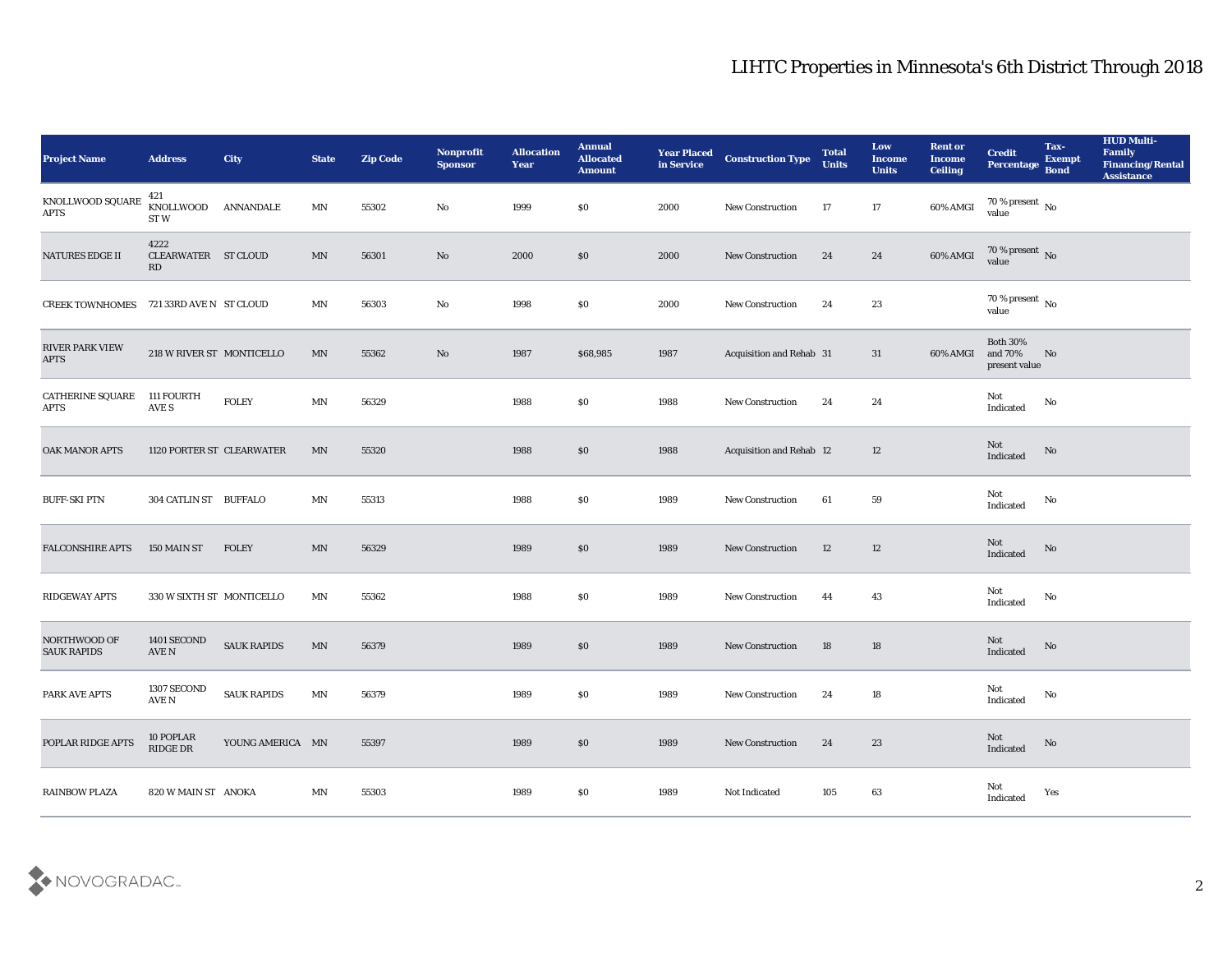| <b>Project Name</b>                                 | <b>Address</b>                                  | City             | <b>State</b>             | <b>Zip Code</b> | Nonprofit<br><b>Sponsor</b> | <b>Allocation</b><br><b>Year</b> | <b>Annual</b><br><b>Allocated</b><br><b>Amount</b> | <b>Year Placed</b><br>in Service | <b>Construction Type</b> | <b>Total</b><br><b>Units</b> | Low<br><b>Income</b><br><b>Units</b> | <b>Rent or</b><br><b>Income</b><br><b>Ceiling</b> | <b>Credit</b><br>Percentage | Tax-<br><b>Exempt</b><br><b>Bond</b> | <b>HUD Multi-</b><br>Family<br><b>Financing/Rental</b><br><b>Assistance</b> |
|-----------------------------------------------------|-------------------------------------------------|------------------|--------------------------|-----------------|-----------------------------|----------------------------------|----------------------------------------------------|----------------------------------|--------------------------|------------------------------|--------------------------------------|---------------------------------------------------|-----------------------------|--------------------------------------|-----------------------------------------------------------------------------|
| SCHOOL VIEW MANOR MINNESOTA                         | 680<br>AVE                                      | <b>BIG LAKE</b>  | MN                       | 55309           |                             | 1988                             | $\$0$                                              | 1989                             | <b>New Construction</b>  | 26                           | 26                                   |                                                   | Not<br>Indicated            | No                                   |                                                                             |
| <b>AUBURN PLACE APTS</b>                            | $631$ AUBURN PL $\,$ ELK RIVER $\,$ NW $\,$     |                  | MN                       | 55330           |                             | 1989                             | \$0                                                | 1990                             | <b>New Construction</b>  | 24                           | 23                                   |                                                   | Not<br>Indicated            | No                                   |                                                                             |
| HALTER VALLEY APTS TERRITORIAL WATERTOWN            | 210<br>ST <sub>W</sub>                          |                  | MN                       | 55388           |                             | 1989                             | \$0                                                | 1990                             | New Construction         | 22                           | 22                                   |                                                   | Not<br>Indicated            | No                                   |                                                                             |
| RIVERVIEW PLACE N<br><b>APTS</b>                    | 1310 15TH AVE N PRINCETON                       |                  | $\ensuremath{\text{MN}}$ |                 |                             | 1988                             | \$0                                                | 1990                             | <b>New Construction</b>  | 24                           | 24                                   |                                                   | Not<br>Indicated            | No                                   |                                                                             |
| <b>CLEARWATER PARK</b><br><b>VIEW</b>               | 1040 PORTER ST CLEARWATER                       |                  | MN                       | 55320           |                             | 1991                             | \$0                                                | 1991                             | <b>New Construction</b>  | 18                           | 18                                   | 60% AMGI                                          | $\rm Not$ Indicated         | No                                   |                                                                             |
| PHEASANT RIDGE                                      | 5331 BARTHEL<br>INDUSTRIAL DR ALBERTVILLE<br>NE |                  | MN                       | 55301           |                             | 1989                             | \$0                                                | 1991                             | New Construction         | 24                           | 23                                   |                                                   | Not<br>Indicated            | No                                   |                                                                             |
| ROSEHAVEN II                                        | 320 GARFIELD<br>AVE S                           | <b>MONTROSE</b>  | $\ensuremath{\text{MN}}$ | 55363           |                             | 1991                             | \$0                                                | 1991                             | <b>New Construction</b>  | 12                           | 11                                   | 50% AMGI                                          | Not<br>Indicated            | No                                   |                                                                             |
| ANNANDALE SQUARE<br><b>APTS I</b>                   | 313<br>KNOLLWOOD<br>ST <sub>W</sub>             | <b>ANNANDALE</b> | $\mbox{MN}$              | 55302           |                             | 1990                             | \$0                                                | 1992                             | <b>New Construction</b>  | 38                           | 37                                   | 60% AMGI                                          | Not<br>Indicated            | No                                   |                                                                             |
| <b>COKATO PARKVIEW</b><br><b>APTS</b>               | 260 THIRD ST<br>SE                              | <b>COKATO</b>    | $\ensuremath{\text{MN}}$ | 55321           |                             | 1990                             | \$0                                                | 1992                             | <b>New Construction</b>  | 24                           | 24                                   | 60% AMGI                                          | Not<br>Indicated            | No                                   |                                                                             |
| PINE STREET APTS                                    | 280 PINE ST                                     | <b>FOLEY</b>     | $\mbox{MN}$              | 56329           |                             | 1991                             | \$0                                                | 1992                             | <b>New Construction</b>  | 8                            | $7\phantom{.0}$                      | 60% AMGI                                          | Not<br>Indicated            | No                                   |                                                                             |
| ANNANDALE SQUARE<br><b>APTS II</b>                  | 321<br>KNOLLWOOD ANNANDALE<br>ST W              |                  | MN                       | 55302           |                             | 1993                             | \$0                                                | 1993                             | <b>New Construction</b>  | 15                           | 15                                   | 60% AMGI                                          | Not<br>Indicated            | No                                   |                                                                             |
| COUNTRYSIDE<br><b>COTTAGES OF ST</b><br>MICHAEL III | $401$ HILLCREST $\,$ ST MICHAEL<br>DR           |                  | $\operatorname{MN}$      | 55376           |                             | 1991                             | $\$0$                                              | 1993                             | New Construction         | 16                           | 16                                   | 60% AMGI                                          | Not<br>Indicated            | $\mathbf{N}\mathbf{o}$               |                                                                             |
| <b>ELK TERRACE</b>                                  | 385 HOLT AVE<br>NW                              | <b>ELK RIVER</b> | $\ensuremath{\text{MN}}$ | 55330           |                             | 1992                             | $\$0$                                              | 1993                             | <b>New Construction</b>  | 23                           | 23                                   | 60% AMGI                                          | Not<br>Indicated            | $\mathbf{N}\mathbf{o}$               |                                                                             |

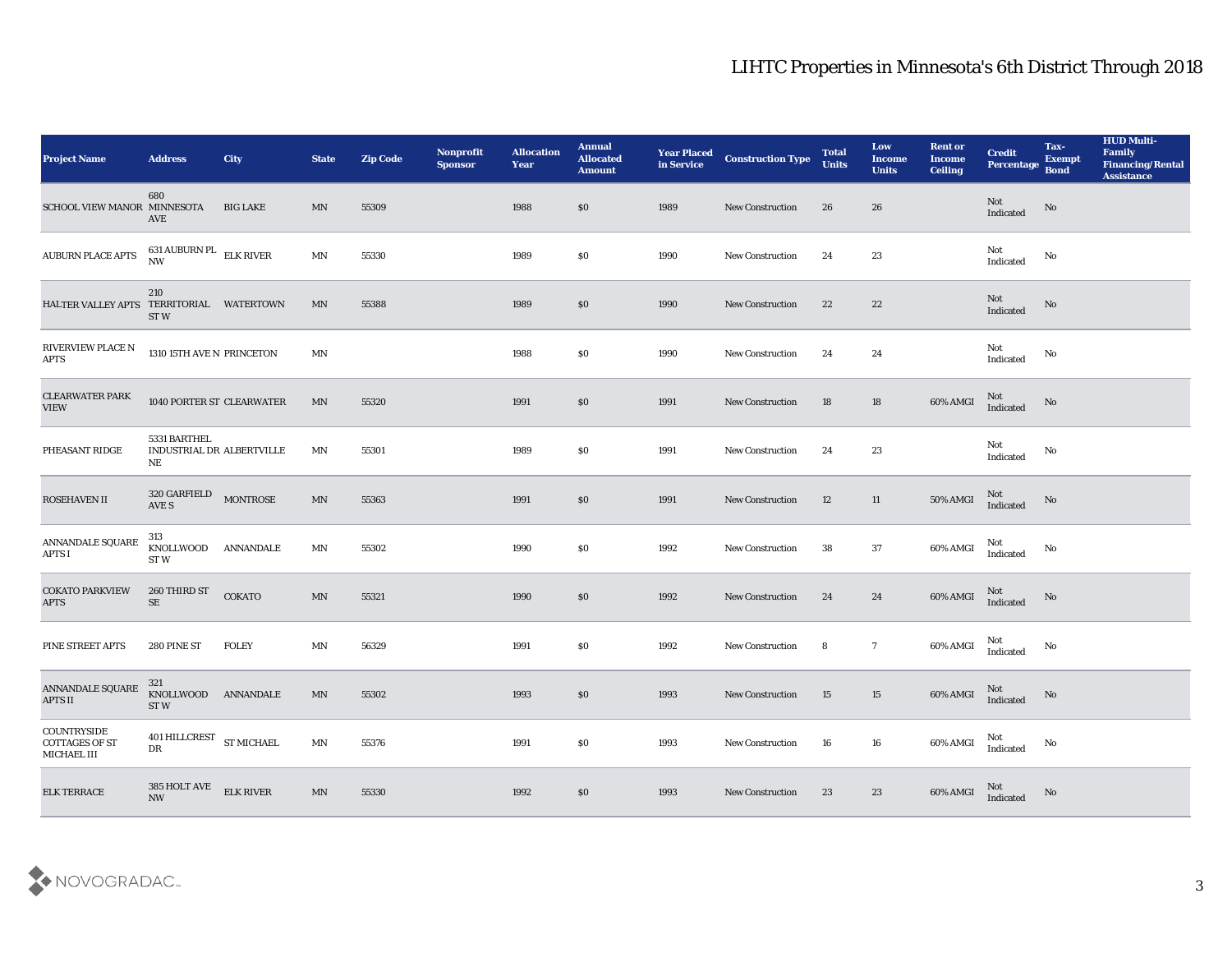| <b>Project Name</b>                                 | <b>Address</b>                                    | City            | <b>State</b>               | <b>Zip Code</b> | Nonprofit<br><b>Sponsor</b> | <b>Allocation</b><br><b>Year</b> | <b>Annual</b><br><b>Allocated</b><br><b>Amount</b> | <b>Year Placed</b><br>in Service | <b>Construction Type</b> | <b>Total</b><br><b>Units</b> | Low<br><b>Income</b><br><b>Units</b> | <b>Rent or</b><br><b>Income</b><br><b>Ceiling</b>                                             | <b>Credit</b><br>Percentage       | Tax-<br><b>Exempt</b><br><b>Bond</b> | <b>HUD Multi-</b><br>Family<br><b>Financing/Rental</b><br><b>Assistance</b> |
|-----------------------------------------------------|---------------------------------------------------|-----------------|----------------------------|-----------------|-----------------------------|----------------------------------|----------------------------------------------------|----------------------------------|--------------------------|------------------------------|--------------------------------------|-----------------------------------------------------------------------------------------------|-----------------------------------|--------------------------------------|-----------------------------------------------------------------------------|
| LINCOLN POINTE II                                   | $1002$ SEVENTH $$\rm{ST}\,$ CLOUD $$\rm{ST}\,$ ST |                 | MN                         | 56304           |                             | 1992                             | \$0                                                | 1993                             | New Construction         | 15                           | 15                                   | 60% AMGI                                                                                      | Not<br>$\operatorname{Indicated}$ | No                                   |                                                                             |
| NEWBURY I                                           | 3411 22ND ST S ST CLOUD                           |                 | MN                         | 56301           |                             | 1991                             | \$0                                                | 1993                             | <b>New Construction</b>  | 24                           | 23                                   | 60% AMGI                                                                                      | Not<br>Indicated                  | No                                   |                                                                             |
| NEWBURY II                                          | 3407 22ND ST S ST CLOUD                           |                 | $\mathbf{M} \mathbf{N}$    | 56301           |                             | 1991                             | \$0                                                | 1993                             | New Construction         | 24                           | 24                                   | 60% AMGI                                                                                      | Not<br>Indicated                  | No                                   |                                                                             |
| NORTH RIDGE APTS                                    | 1001 THIRD AVE BUFFALO<br>$\rm{NE}$               |                 | MN                         | 55313           |                             | 1991                             | \$0                                                | 1993                             | New Construction         | 30                           | 30                                   | 60% AMGI                                                                                      | Not<br>Indicated                  | No                                   |                                                                             |
| PARK VILLAS                                         | 490 THIRD ST S WAITE PARK                         |                 | MN                         | 56387           |                             | 1991                             | \$0                                                | 1993                             | <b>New Construction</b>  | 95                           | 70                                   | 60% AMGI                                                                                      | Not<br>Indicated                  | No                                   |                                                                             |
| PRAIRIE VILLAGE<br>(WACONIA)                        | 800 MEADOW<br><b>LAKE PL</b>                      | <b>WACONIA</b>  | MN                         | 55387           |                             | 1991                             | \$0                                                | 1993                             | New Construction         | 60                           | 59                                   |                                                                                               | Not<br>Indicated                  | No                                   |                                                                             |
| SPRINGHAVEN<br>PINEWEST II                          | 308 12TH AVE S COLD SPRING                        |                 | $\ensuremath{\text{MN}}$   | 56320           |                             | 1991                             | \$0                                                | 1993                             | <b>New Construction</b>  | 26                           | 26                                   | 60% AMGI                                                                                      | Not<br>Indicated                  | $\mathbf{N}\mathbf{o}$               |                                                                             |
| <b>SUN CREST II</b>                                 | 503 SUNCREST<br>DR                                | AVON            | MN                         | 56310           | $\mathbf{N}\mathbf{o}$      | 1992                             | \$31,351                                           | 1993                             | Acquisition and Rehab 12 |                              | 11                                   | 50% AMGI                                                                                      | $30\,\%$ present $\,$ Yes value   |                                      |                                                                             |
| <b>SOUTHVIEW APTS</b><br>(WACONIA)                  | $930$ FARM LINE $\,$ WACONIA<br>RD                |                 | $\mathop{\rm MN}\nolimits$ | 55387           |                             | 1991                             | \$0                                                | 1993                             | Not Indicated            | 30                           | 29                                   | 60% AMGI                                                                                      | Not<br>Indicated                  | $\mathbf{No}$                        |                                                                             |
| WOODLAND PARK<br><b>APTS</b>                        | 2610 CUTTERS<br><b>GROVE AVE</b>                  | ANOKA           | MN                         | 55303           | No                          | 2011                             | \$380,137                                          | 1993                             | Acquisition and Rehab 90 |                              | 90                                   | 60% AMGI                                                                                      | $30\,\%$ present $\,$ Yes value   |                                      |                                                                             |
| WOODLAND SQUARE MINNESOTA                           | 750<br>AVE                                        | <b>BIG LAKE</b> | MN                         | 55309           |                             | 1991                             | \$0                                                | 1993                             | <b>New Construction</b>  | 24                           | 24                                   |                                                                                               | Not<br>$\operatorname{Indicated}$ | No                                   |                                                                             |
| 7TH ST TOWNHOMES $^{313}_{ST}$ W SEVENTH MONTICELLO |                                                   |                 | $\ensuremath{\text{MN}}$   | 55362           |                             | 1992                             | $\$0$                                              | 1994                             | Not Indicated            | 15                           | 15                                   | $60\% \, \mathrm{AMGI} \quad \begin{array}{c} \mathrm{Not} \\ \mathrm{Indicated} \end{array}$ |                                   |                                      |                                                                             |
| HERITAGE SQUARE OF   I111 SEVENTH                   |                                                   | HOWARD LAKE MN  |                            | 55349           |                             | 1991                             | \$0                                                | 1994                             | New Construction         | 24                           |                                      | 24 60% AMGI                                                                                   | Not<br>Indicated                  | $\mathbf {No}$                       |                                                                             |

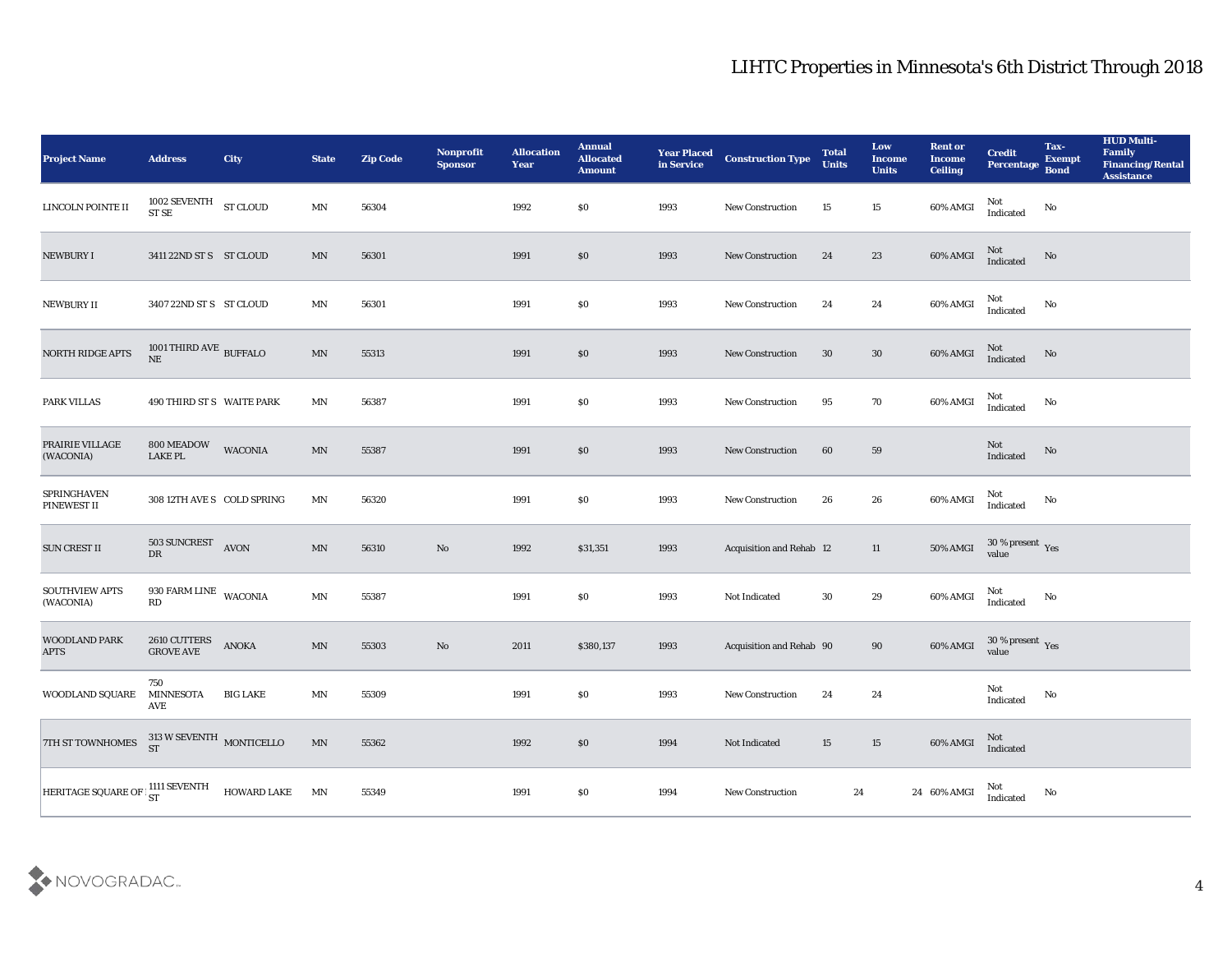| <b>Project Name</b>                                           | <b>Address</b>                                 | <b>City</b>                          | <b>State</b>             | <b>Zip Code</b> | Nonprofit<br><b>Sponsor</b> | <b>Allocation</b><br><b>Year</b> | <b>Annual</b><br><b>Allocated</b><br><b>Amount</b> | <b>Year Placed<br/>in Service</b> | <b>Construction Type</b> | <b>Total</b><br><b>Units</b> | Low<br><b>Income</b><br><b>Units</b> | <b>Rent or</b><br><b>Income</b><br><b>Ceiling</b> | <b>Credit</b><br>Percentage             | Tax-<br><b>Exempt</b><br><b>Bond</b> | <b>HUD Multi-</b><br>Family<br><b>Financing/Rental</b><br><b>Assistance</b> |
|---------------------------------------------------------------|------------------------------------------------|--------------------------------------|--------------------------|-----------------|-----------------------------|----------------------------------|----------------------------------------------------|-----------------------------------|--------------------------|------------------------------|--------------------------------------|---------------------------------------------------|-----------------------------------------|--------------------------------------|-----------------------------------------------------------------------------|
| <b>WOODVIEW APTS</b>                                          | $13120\,$ WOODVIEW LN $\,$ ZIMMERMAN           |                                      | $\ensuremath{\text{MN}}$ | 55398           |                             | 1992                             | \$0                                                | 1994                              | New Construction         | 24                           | 24                                   | 60% AMGI                                          | Not<br>Indicated                        | $\mathbf{N}\mathbf{o}$               |                                                                             |
| <b>BENTON PLACE APTS</b>                                      | 50 FIRST AVE<br>$\rm NE$                       | $\ensuremath{\text{RICE}}$           | MN                       | 56367           |                             | 1994                             | $\$0$                                              | 1995                              | Not Indicated            | 12                           | 11                                   | 60% AMGI                                          | Not<br>Indicated                        |                                      |                                                                             |
| <b>CLEARVIEW APTS</b>                                         | 313 CHURCH ST CLEAR LAKE                       |                                      | $\mathbf{M} \mathbf{N}$  | 55319           |                             | 1994                             | \$0                                                | 1995                              | New Construction         | 12                           | 12                                   | 60% AMGI                                          | $30\,\%$ present $\,$ No value          |                                      |                                                                             |
| <b>COTTAGES OF</b><br><b>ANNANDALE</b>                        | 60 ASH ST W                                    | <b>ANNANDALE</b>                     | MN                       | 55302           |                             | 1994                             | \$0\$                                              | 1995                              | <b>New Construction</b>  | 37                           | 35                                   | 60% AMGI                                          | $70\,\%$ present $\,$ No value          |                                      |                                                                             |
| <b>DOVE TREE APTS</b>                                         | <b>1105 LIONS</b><br>PARK DR NW                | <b>ELK RIVER</b>                     | $\text{MN}$              | 55330           |                             | 1994                             | \$0\$                                              | 1995                              | New Construction         | 68                           | 68                                   | 60% AMGI                                          | $70\,\%$ present $\,$ No value          |                                      |                                                                             |
| <b>OAK HILLS MANOR</b>                                        | 820 CIVIC<br><b>HEIGHTS DR</b>                 | <b>CIRCLE PINES</b>                  | MN                       | 55014           |                             | 1994                             | $\$0$                                              | 1995                              | <b>New Construction</b>  | 48                           | 47                                   | 60% AMGI                                          | $70\,\%$ present $\,$ No value          |                                      |                                                                             |
| <b>RAVEN COURT</b><br><b>TOWNHOMES</b>                        | $1539\,126\mathrm{TH\,AVE}$ BLAINE<br>$\rm NE$ |                                      | $\mathbf{M} \mathbf{N}$  | 55449           |                             | 1994                             | \$0                                                | 1995                              | New Construction         | 32                           | 32                                   | 60% AMGI                                          | $70\,\%$ present $\,$ No value          |                                      |                                                                             |
| COTTAGE COURT                                                 | 1300 COTTAGE<br><b>LN</b>                      | <b>COLD SPRING</b>                   | $\mathbf{M} \mathbf{N}$  | 56320           |                             | 1994                             | \$0                                                | 1996                              | <b>New Construction</b>  | 32                           | 26                                   | $60\%$ AMGI                                       | $70\,\%$ present $\,$ No value          |                                      |                                                                             |
| <b>COTTAGE</b><br><b>HOMESTEADS OF</b><br><b>WILLOW PONDS</b> | 107 ELM ST                                     | <b>LINO LAKES</b>                    | $\mathbf{M} \mathbf{N}$  | 55014           |                             | 1994                             | \$0                                                | 1996                              | New Construction         | 47                           | 46                                   | 60% AMGI                                          | $70\,\%$ present $\,$ No value          |                                      |                                                                             |
| PRAIRIE VILLAGE<br>(BECKER)                                   | 12500<br>EDGEWOOD ST                           | <b>BECKER</b>                        | $\mathbf{M} \mathbf{N}$  | 55308           |                             | 1994                             | \$0                                                | 1996                              | <b>New Construction</b>  | 36                           | 36                                   | 60% AMGI                                          | $70\,\% \,present \over value$          |                                      |                                                                             |
| <b>WATERS EDGE</b><br><b>TOWNHOMES</b>                        | 800 CNTY RD 24 WATERTOWN                       |                                      | MN                       | 55388           | Yes                         | 1999                             | \$0                                                | 2000                              | <b>New Construction</b>  | 30                           | 29                                   | 60% AMGI                                          | $70\,\%$ present $\,$ No value          |                                      |                                                                             |
| <b>WOODLAND PARK</b><br><b>APTS</b>                           | <b>1400 NINTH</b><br>AVE S                     | ${\hbox{\footnotesize\rm ST}}$ CLOUD | $\mathbf{M} \mathbf{N}$  | 56301           | $\mathbf {No}$              | 2000                             | \$0                                                | 2000                              | Acquisition and Rehab 86 |                              | 66                                   | 60% AMGI                                          | $30\,\%$ present $\,\mathrm{Yes}$ value |                                      |                                                                             |
| <b>TURTLE RIDGE</b><br><b>TOWNHOMES</b>                       | 2650 230TH CT<br>$\mathbf{N}\mathbf{W}$        | <b>ST FRANCIS</b>                    | $\ensuremath{\text{MN}}$ | 55070           | Yes                         | 1999                             | \$0                                                | 2001                              | New Construction         | 30                           | 29                                   | 60% AMGI                                          | $70\,\%$ present $\,$ No value          |                                      |                                                                             |

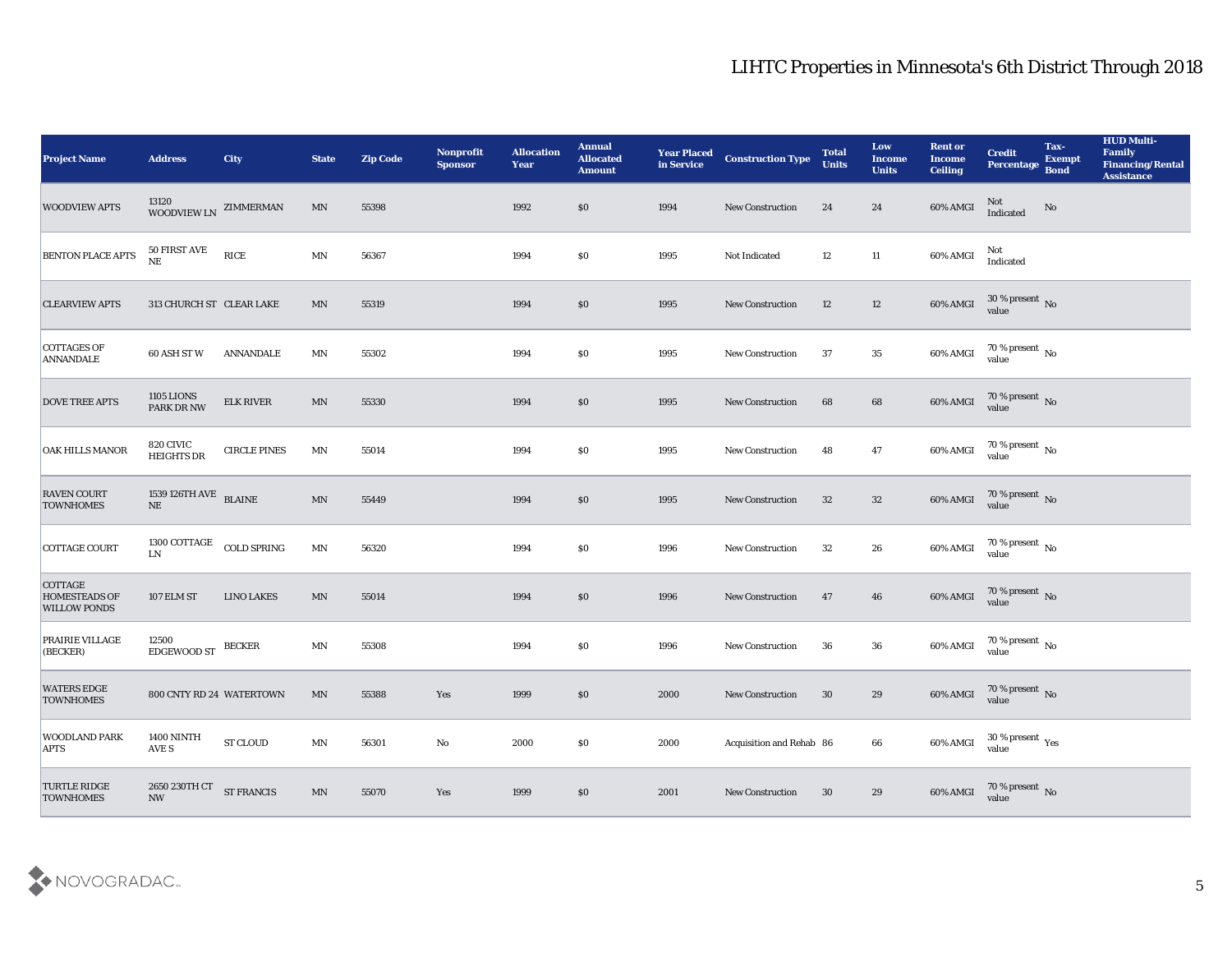| <b>Project Name</b>                                                         | <b>Address</b>                            | <b>City</b>     | <b>State</b>             | <b>Zip Code</b> | Nonprofit<br><b>Sponsor</b> | <b>Allocation</b><br><b>Year</b> | <b>Annual</b><br><b>Allocated</b><br><b>Amount</b> | <b>Year Placed</b><br>in Service | <b>Construction Type</b>        | <b>Total</b><br><b>Units</b> | Low<br><b>Income</b><br><b>Units</b> | <b>Rent or</b><br><b>Income</b><br><b>Ceiling</b> | <b>Credit</b><br><b>Percentage</b>          | Tax-<br><b>Exempt</b><br><b>Bond</b> | <b>HUD Multi-</b><br>Family<br><b>Financing/Rental</b><br><b>Assistance</b> |
|-----------------------------------------------------------------------------|-------------------------------------------|-----------------|--------------------------|-----------------|-----------------------------|----------------------------------|----------------------------------------------------|----------------------------------|---------------------------------|------------------------------|--------------------------------------|---------------------------------------------------|---------------------------------------------|--------------------------------------|-----------------------------------------------------------------------------|
| <b>NORTH POINTE</b><br><b>TOWNHOMES</b>                                     | 12751<br>ABERDEEN ST BLAINE<br>NE         |                 | MN                       | 55449           | No                          | 2002                             | \$0                                                | 2002                             | <b>New Construction</b>         | 18                           | 14                                   | 60% AMGI                                          | $70\,\%$ present $\,$ No $\,$<br>value      |                                      |                                                                             |
| <b>OAK GROVE</b><br><b>TOWNHOMES</b>                                        | 1704 OAK<br><b>GROVE RD SW</b>            | <b>ST CLOUD</b> | MN                       | 56301           | No                          | 2001                             | \$0                                                | 2002                             | <b>New Construction</b>         | 30                           | 30                                   | 60% AMGI                                          | $70\,\%$ present $\,$ No value              |                                      |                                                                             |
| <b>SUNWOOD</b><br><b>TOWNHOMES</b>                                          | 5350 SUNWOOD RAMSEY<br>DR NW              |                 | $\mathbf{M} \mathbf{N}$  | 55303           | Yes                         | 2000                             | \$0                                                | 2002                             | <b>New Construction</b>         | 34                           | 27                                   | 60% AMGI                                          | 70 % present $\,$ No $\,$<br>value          |                                      |                                                                             |
| WESTWOOD VILLAGE 770 SAVANNA<br><b>APTS</b>                                 | <b>AVE</b>                                | <b>ST CLOUD</b> | $\mbox{MN}$              | 56303           | No                          | 2001                             | \$0                                                | 2002                             | <b>New Construction</b>         | 32                           | 32                                   | 60% AMGI                                          | $70\,\%$ present $\,$ No value              |                                      |                                                                             |
| <b>SWISSHELM VILLAGE</b><br><b>APTS ONE</b>                                 | 316<br>LAUDENBACH ST CLOUD<br><b>CT</b>   |                 | MN                       | 56301           | No                          | 2002                             | \$0                                                | 2003                             | <b>New Construction</b>         | 32                           | 32                                   | 60% AMGI                                          | 70 % present No<br>value                    |                                      |                                                                             |
| <b>BUFFALO COURT</b>                                                        | 1000 THIRD<br>AVE NE                      | <b>BUFFALO</b>  | $\mathbf{M} \mathbf{N}$  | 55313           | Yes                         | 2003                             | \$0                                                | 2004                             | Acquisition and Rehab 48        |                              | 46                                   | 60% AMGI                                          | <b>Both 30%</b><br>and 70%<br>present value | No                                   |                                                                             |
| <b>MEADOW VIEW</b><br><b>TOWNHOMES</b>                                      | 26095 13TH ST<br>W                        | ZIMMERMAN       | $\mathbf{M} \mathbf{N}$  | 55398           | Yes                         | 2003                             | \$0                                                | 2004                             | <b>New Construction</b>         | 22                           | 18                                   | 60% AMGI                                          | $70\,\%$ present $\,$ No value              |                                      |                                                                             |
| PHEASANT CREST<br><b>TOWNHOMES</b>                                          | $2356\ {\rm PHEASANT}$ SARTELL CREST LOOP |                 | $\mathbf{M} \mathbf{N}$  | 56377           | No                          | 2003                             | \$0                                                | 2004                             | <b>New Construction</b>         | 42                           | 42                                   | 60% AMGI                                          | $70$ % present $${\rm No}$$ value           |                                      |                                                                             |
| <b>SWISSHELM VILLAGE</b><br><b>APTS TWO</b>                                 | 304<br>LAUDENBACH ST CLOUD<br>CT          |                 | $\mathbf{M} \mathbf{N}$  | 56301           | No                          | 2003                             | \$0                                                | 2004                             | <b>New Construction</b>         | 32                           | 31                                   | 60% AMGI                                          | $70\,\%$ present $\,$ No value              |                                      |                                                                             |
| <b>BENTON HEIGHTS</b><br><b>TOWNHOMES &amp;</b><br><b>RUSSELL ARMS APTS</b> | 1200 FIRST AVE SAUK RAPIDS<br>${\bf N}$   |                 | $\mathbf{M} \mathbf{N}$  | 56379           | $\mathbf{N}\mathbf{o}$      | 2006                             | \$453,066                                          | 2005                             | <b>Acquisition and Rehab 91</b> |                              | 79                                   | 50% AMGI                                          | <b>Both 30%</b><br>and 70%<br>present value | No                                   |                                                                             |
| <b>LAKEVIEW APTS</b>                                                        | 103 SECOND<br>AVE NE                      | <b>BUFFALO</b>  | MN                       | 55313           | No                          | 2005                             | \$0                                                | 2005                             | <b>New Construction</b>         | 11                           | 11                                   | 50% AMGI                                          | 70 % present $\,$ No $\,$<br>value          |                                      |                                                                             |
| <b>GATEWAY VILLAGE</b><br><b>APTS</b>                                       | 1466 ST PETER<br><b>ST</b>                | <b>DELANO</b>   | $\mathbf{M} \mathbf{N}$  | 55328           | $\rm\thinspace No$          | 2004                             | \$0                                                | 2005                             | New Construction                | 44                           | 43                                   | 60% AMGI                                          | $70\,\%$ present $\,$ No value              |                                      |                                                                             |
| <b>RIVERSIDE APTS</b>                                                       | 101 RIVERSIDE<br>DR SE                    | <b>ST CLOUD</b> | $\ensuremath{\text{MN}}$ | 56304           | $\rm\thinspace No$          | 2005                             | \$329,097                                          | 2005                             | Acquisition and Rehab 85        |                              | 85                                   | 50% AMGI                                          | Both $30\%$<br>and $70\%$<br>present value  | $\mathbf{N}\mathbf{o}$               |                                                                             |

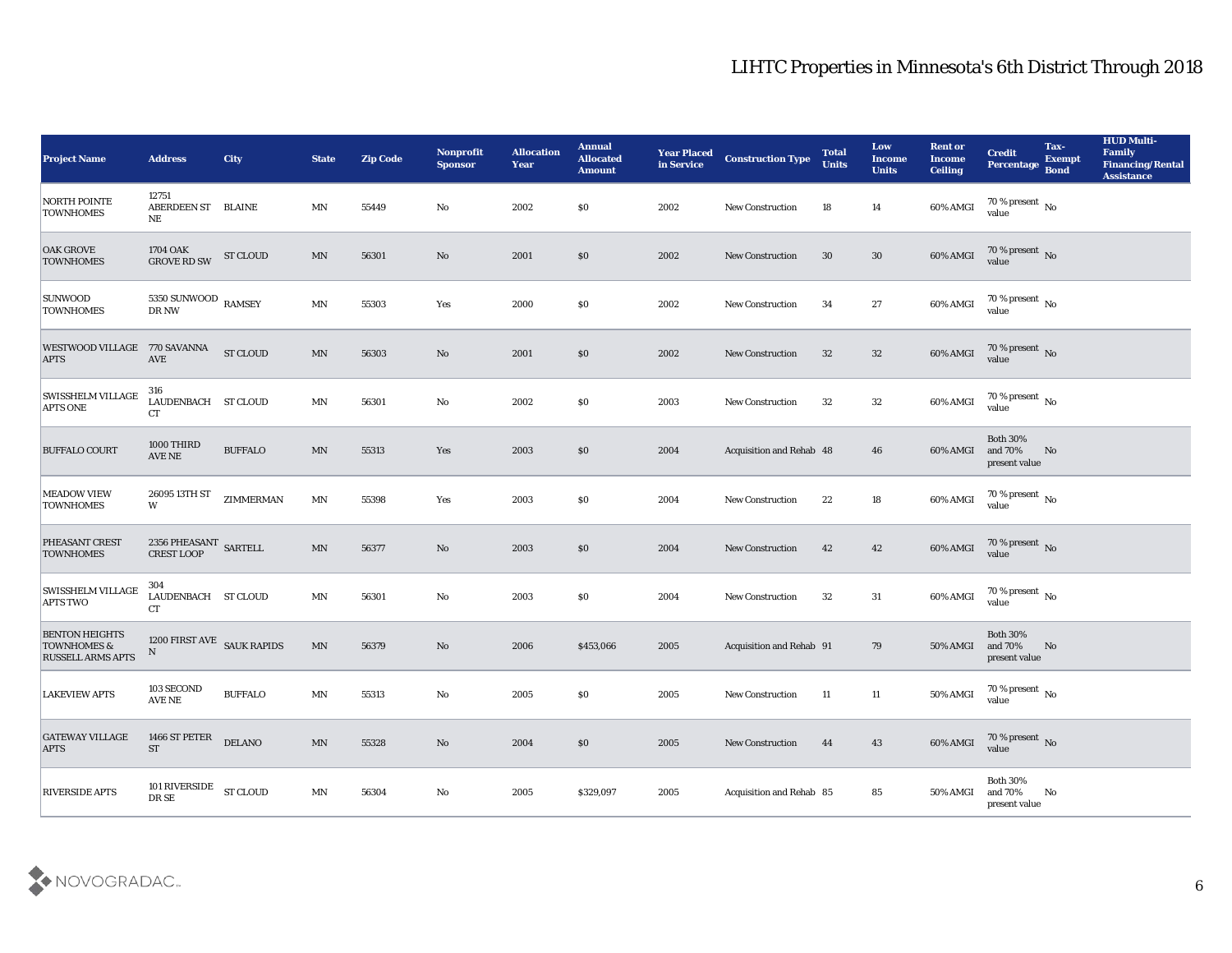| <b>Project Name</b>                                                                                                                               | <b>Address</b>                                    | City               | <b>State</b>             | <b>Zip Code</b> | <b>Nonprofit</b><br><b>Sponsor</b> | <b>Allocation</b><br><b>Year</b> | <b>Annual</b><br><b>Allocated</b><br><b>Amount</b> | <b>Year Placed</b><br>in Service | <b>Construction Type</b> | <b>Total</b><br><b>Units</b> | Low<br><b>Income</b><br><b>Units</b> | <b>Rent or</b><br><b>Income</b><br><b>Ceiling</b> | <b>Credit</b><br>Percentage                 | Tax-<br><b>Exempt</b><br><b>Bond</b> | <b>HUD Multi-</b><br>Family<br><b>Financing/Rental</b><br><b>Assistance</b> |
|---------------------------------------------------------------------------------------------------------------------------------------------------|---------------------------------------------------|--------------------|--------------------------|-----------------|------------------------------------|----------------------------------|----------------------------------------------------|----------------------------------|--------------------------|------------------------------|--------------------------------------|---------------------------------------------------|---------------------------------------------|--------------------------------------|-----------------------------------------------------------------------------|
| $\begin{tabular}{ll} \textbf{WESTWOOD VILLAGE} & \textbf{822 SAVANNA} & \textbf{ST CLOUD} \\ \textbf{APTS TWO} & \textbf{AVE} & \\ \end{tabular}$ |                                                   |                    | $\ensuremath{\text{MN}}$ | 56303           |                                    | 2004                             | \$0                                                | 2005                             | Not Indicated            | 32                           | 31                                   | 60% AMGI                                          | Not<br>Indicated                            |                                      |                                                                             |
| <b>MORNINGSIDE</b><br><b>TOWNHOMES</b>                                                                                                            | 256 IVERSON ST $\,$ ST JOSEPH<br>W                |                    | $\ensuremath{\text{MN}}$ | 56374           | No                                 | 2005                             | \$352,342                                          | 2006                             | New Construction         | 32                           | 31                                   | 60% AMGI                                          | $70\,\% \,present \over value$              |                                      |                                                                             |
| <b>DOVE TERRACE APTS</b>                                                                                                                          | 1227 SCHOOL ST $_{\rm ELK \, RIVER}$<br>NW        |                    | $\mathbf{M} \mathbf{N}$  | 55330           | No                                 | 2007                             | \$127,580                                          | 2007                             | Acquisition and Rehab 50 |                              | 50                                   | $60\%$ AMGI                                       | $30\,\%$ present $\,$ Yes value             |                                      |                                                                             |
| <b>FOREST RIDGE</b><br><b>TOWNHOMES</b>                                                                                                           | 1210 FOURTH ST $_{\rm FOREST \ LAKE}$<br>$\rm SE$ |                    | $\mathbf{M} \mathbf{N}$  | 55025           | No                                 | 2005                             | \$426,854                                          | 2007                             | <b>New Construction</b>  | 38                           | 28                                   | 50% AMGI                                          | $70\,\%$ present $\,$ No value              |                                      |                                                                             |
| <b>HOPE ON NINTH</b>                                                                                                                              | 525 NINTH AVE ST CLOUD<br>$\overline{N}$          |                    | $\mbox{MN}$              | 56303           | Yes                                | 2006                             | \$247,904                                          | 2007                             | <b>New Construction</b>  | 31                           | 31                                   | 50% AMGI                                          | $70\,\%$ present $\,$ No value              |                                      |                                                                             |
| JACKSON PLACE APTS                                                                                                                                | 300 JACKSON<br>AVE NW                             | <b>ELK RIVER</b>   | $\mathbf{M} \mathbf{N}$  | 55330           | No                                 | 2006                             | \$451,667                                          | 2007                             | <b>New Construction</b>  | 32                           | 32                                   | 50% AMGI                                          | $70\,\%$ present $\,$ No value              |                                      |                                                                             |
| <b>LAKEWOOD APTS</b>                                                                                                                              | $705$ TOWN CTR $$\sf CIRCLE~PINES$$               |                    | MN                       | 55014           | No                                 | 2006                             | \$705,065                                          | 2007                             | New Construction         | 60                           | 60                                   |                                                   | 60% AMGI 70 % present No                    |                                      |                                                                             |
| <b>INTERLAKEN PLACE</b>                                                                                                                           | 925 AIRPORT<br>RD                                 | <b>WACONIA</b>     | $\mathbf{M} \mathbf{N}$  | 55387           | No                                 | 2008                             | \$728,336                                          | 2008                             | <b>New Construction</b>  | 48                           | 48                                   | 60% AMGI                                          | $70\,\%$ present $\,$ No value              |                                      |                                                                             |
| <b>ALBERTVILLE</b><br><b>TOWNHOMES</b>                                                                                                            | 10712 CNTY RD<br><b>37 NE</b>                     | <b>ALBERTVILLE</b> | $\ensuremath{\text{MN}}$ | 55301           | No                                 | 2008                             | \$654,203                                          | 2009                             | <b>New Construction</b>  | 37                           | 37                                   | 60% AMGI                                          | $70\,\%$ present $\,$ No value              |                                      |                                                                             |
| <b>ALBERTVILLE</b><br><b>MEADOWS</b>                                                                                                              | 10740 CNTY RD<br><b>37 NE</b>                     | <b>ALBERTVILLE</b> | $\mathbf{M} \mathbf{N}$  | 55301           |                                    | 2010                             | \$0\$                                              | 2010                             | Not Indicated            | 75                           | 74                                   | 60% AMGI                                          | Not<br>Indicated                            |                                      |                                                                             |
| <b>BROADWAY SQUARE</b>                                                                                                                            | 243 W<br>BROADWAY ST MONTICELLO                   |                    | MN                       | 55362           | No                                 | 2011                             | \$96,206                                           | 2011                             | <b>New Construction</b>  | 28                           | 28                                   | 60% AMGI and 70%                                  | <b>Both 30%</b><br>present value            | No                                   | No                                                                          |
| NORTHGATE WOODS                                                                                                                                   | $1511\,124\mathrm{TH\,AVE}$ BLAINE NE             |                    | $\mathbf{M} \mathbf{N}$  | 55449           | $\operatorname{\textsc{Yes}}$      | 2010                             | \$1,000,000                                        | 2011                             | Acquisition and Rehab 75 |                              | 75                                   | 60% AMGI                                          | <b>Both 30%</b><br>and 70%<br>present value | $\mathbf{N}\mathbf{o}$               | $\mathbf{No}$                                                               |
| <b>GRAND VIEW LEDGE</b><br><b>TOWNHOMES</b>                                                                                                       | 1316 TIMBER LN BUFFALO                            |                    | $\mathbf{M} \mathbf{N}$  | 55313           | $\rm\thinspace No$                 | 2009                             | \$452,536                                          | 2011                             | New Construction         | 24                           | 24                                   | 50% AMGI                                          | $70\,\%$ present $\,$ No value              |                                      |                                                                             |

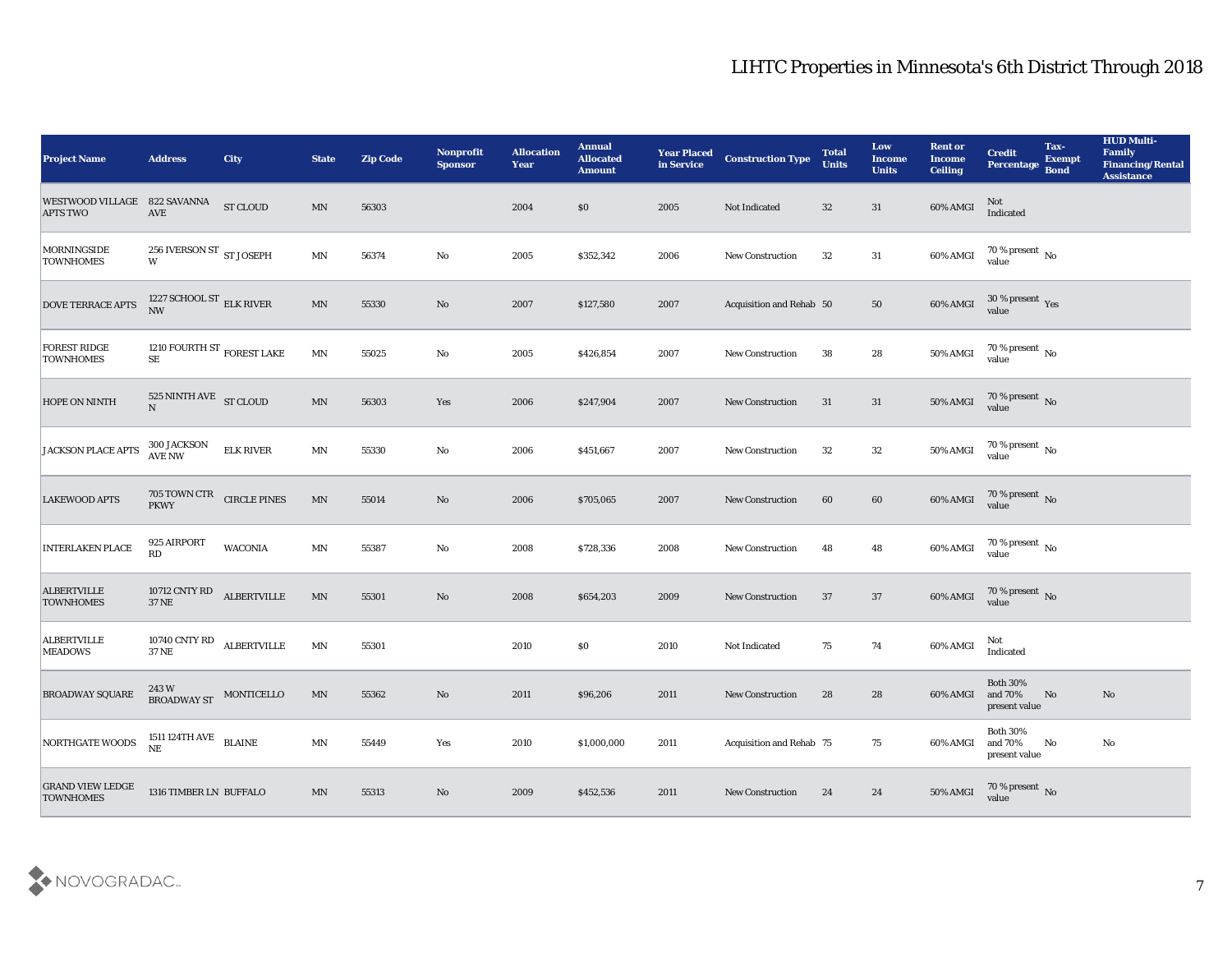| <b>Project Name</b>                                  | <b>Address</b>                                         | <b>City</b>                      | <b>State</b>            | <b>Zip Code</b> | Nonprofit<br><b>Sponsor</b> | <b>Allocation</b><br><b>Year</b> | <b>Annual</b><br><b>Allocated</b><br><b>Amount</b> | <b>Year Placed</b><br>in Service | <b>Construction Type</b> | <b>Total</b><br><b>Units</b> | Low<br><b>Income</b><br><b>Units</b> | <b>Rent or</b><br><b>Income</b><br><b>Ceiling</b> | <b>Credit</b><br>Percentage Bond            | Tax-<br><b>Exempt</b> | <b>HUD Multi-</b><br>Family<br><b>Financing/Rental</b><br><b>Assistance</b> |
|------------------------------------------------------|--------------------------------------------------------|----------------------------------|-------------------------|-----------------|-----------------------------|----------------------------------|----------------------------------------------------|----------------------------------|--------------------------|------------------------------|--------------------------------------|---------------------------------------------------|---------------------------------------------|-----------------------|-----------------------------------------------------------------------------|
| <b>CORNERSTONE</b><br><b>VILLAGE</b>                 | $40$ ST MICHAEL $\,$ ST MICHAEL<br><b>PKWY</b>         |                                  | MN                      | 55376           | No                          | 2010                             | \$647,996                                          | 2011                             | <b>New Construction</b>  | 42                           | 42                                   | 50% AMGI                                          | 70 % present $\,$ No $\,$<br>value          |                       |                                                                             |
| THE DEPOT AT ELK<br><b>RIVER STATION</b>             | 10653 172ND<br><b>AVE NW</b>                           | <b>ELK RIVER</b>                 | MN                      | 55330           | No                          | 2010                             | \$873,921                                          | 2011                             | <b>New Construction</b>  | 53                           | 53                                   | 50% AMGI                                          | $70\,\%$ present $\,$ No value              |                       |                                                                             |
| <b>BURL OAKS</b><br><b>TOWNHOMES</b>                 | 725 ROBERTS<br>RD                                      | <b>SARTELL</b>                   | $\mathbf{M} \mathbf{N}$ | 56377           | No                          | 2012                             | \$754,958                                          | 2012                             | <b>New Construction</b>  | 38                           | 38                                   | 60% AMGI                                          | 70 % present $\,$ No $\,$<br>value          |                       | No                                                                          |
| <b>CROSSING AT BIG</b><br><b>LAKE STATION</b>        | 107 HENRY RD BIG LAKE                                  |                                  | MN                      | 55309           | No                          | 2011                             | \$730,343                                          | 2012                             | <b>New Construction</b>  | 33                           | 33                                   | 60% AMGI                                          | $70\,\%$ present $\,$ No value              |                       | No                                                                          |
| <b>FOREST OAK</b><br><b>APARTMENTS</b>               | 19830 FOREST<br><b>ROAD NORTH</b>                      | FOREST LAKE                      | MN                      | 55025-8184      | No                          | 2010                             | \$705,684                                          | 2012                             | New Construction         | 36                           | 35                                   | 60% AMGI                                          | 70 % present $\,$ No $\,$<br>value          |                       | No                                                                          |
| <b>NORTH MEADOWS</b><br><b>APTS</b>                  | 1207 SECOND<br>AVE N                                   | <b>SAUK RAPIDS</b>               | MN                      | 56379           | No                          | 2013                             | \$403,092                                          | 2013                             | Acquisition and Rehab 36 |                              | 36                                   | 60% AMGI                                          | <b>Both 30%</b><br>and 70%<br>present value | No                    | No                                                                          |
| <b>THE SEASONS</b><br><b>TOWNHOMES</b>               | 7436 147TH CIR $_{\rm RAMSEY}$<br><b>NW</b>            |                                  | MN                      | 55303           | No                          | 2013                             | \$999,990                                          | 2013                             | <b>New Construction</b>  | 50                           | 49                                   | 60% AMGI                                          | $70\,\%$ present $_{\rm No}$                |                       | No                                                                          |
| <b>COACHMAN RIDGE</b><br><b>APARTMENTS</b>           | <b>17250 TWIN</b><br><b>LAKES ROAD</b>                 | <b>ELK RIVER</b>                 | MN                      | 55330           | No                          | 2014                             | \$873,829                                          | 2014                             | <b>New Construction</b>  | 53                           | 53                                   | 60% AMGI                                          | 70 % present No<br>value                    |                       | Yes                                                                         |
| <b>CARLSON CROSSING</b><br><b>TOWNHOMES</b>          | 904, 910, 912,<br><b>EAST BAKER</b><br><b>STREET</b>   | 1002, 1004, 1006<br>SAINT JOSEPH | MN                      | 56374           | Yes                         | 2015                             | \$282,851                                          | 2015                             | Acquisition and Rehab 36 |                              | 36                                   | 60% AMGI                                          | Not<br>Indicated                            | No                    | Yes                                                                         |
| LEIGHTON'S LANDING 230, 220, 210<br><b>TOWNHOMES</b> | <b>MAPLE LANE</b>                                      | <b>BIG LAKE</b>                  | MN                      | 55309           | Yes                         | 2015                             | \$62,331                                           | 2015                             | Acquisition and Rehab 32 |                              | 32                                   |                                                   | $30\,\%$ present $\,$ Yes value             |                       | No                                                                          |
| WOODLAND VILLAGE<br><b>TOWNHOMES</b>                 | 845, 875, 805,<br>15TH AVENUJE SAINT CLOUD<br>$\rm SE$ |                                  | MN                      | 56304           | No                          | 2015                             | \$68,642                                           | 2016                             | Acquisition and Rehab 32 |                              | 32                                   |                                                   | 30 % present $\rm\,Yes$<br>value            |                       | No                                                                          |
| <b>CARVER CROSSING</b>                               | 1593 HARTWELL $_{\rm CARVER}$<br><b>DRIVE</b>          |                                  | $\mathbf{M} \mathbf{N}$ | 55315           | $\mathbf {No}$              | Insufficient<br>Data             | \$1,108,872                                        | 2016                             | New Construction         | 68                           | 68                                   | 60% AMGI                                          | 70 % present<br>value                       |                       | $\rm \bf No$                                                                |
| <b>LINDEN GROVE</b><br><b>VETERANS</b><br>APARTMENTS | 4105 12TH<br><b>AVENUE</b><br>$\sf{NORTH}$             | ST. CLOUD                        | MN                      | 56303           | Yes                         | Insufficient<br>Data             | \$212,705                                          | 2016                             | New Construction         | 37                           | 37                                   |                                                   | 70 % present<br>value                       |                       | ${\bf No}$                                                                  |

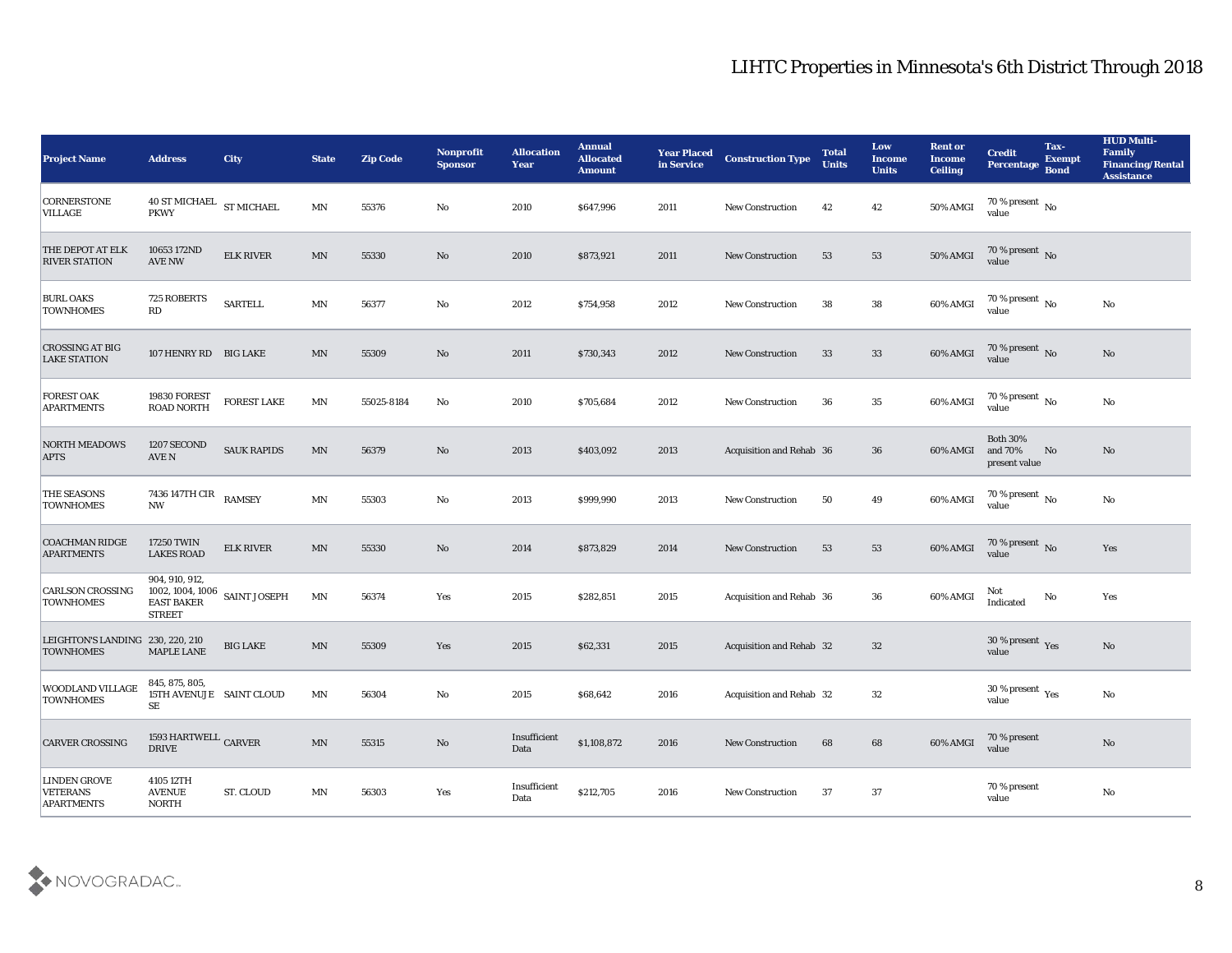| <b>Project Name</b>                         | <b>Address</b>                                  | <b>City</b>        | <b>State</b>             | <b>Zip Code</b> | <b>Nonprofit</b><br><b>Sponsor</b> | <b>Allocation</b><br><b>Year</b> | <b>Annual</b><br><b>Allocated</b><br><b>Amount</b> | <b>Year Placed</b><br>in Service | <b>Construction Type</b>  | <b>Total</b><br><b>Units</b> | Low<br><b>Income</b><br><b>Units</b> | <b>Rent or</b><br>Income<br><b>Ceiling</b> | <b>Credit</b><br>Percentage                 | Tax-<br><b>Exempt</b><br><b>Bond</b> | <b>HUD Multi-</b><br>Family<br><b>Financing/Rental</b><br><b>Assistance</b> |
|---------------------------------------------|-------------------------------------------------|--------------------|--------------------------|-----------------|------------------------------------|----------------------------------|----------------------------------------------------|----------------------------------|---------------------------|------------------------------|--------------------------------------|--------------------------------------------|---------------------------------------------|--------------------------------------|-----------------------------------------------------------------------------|
| <b>SUNWOOD VILLAGE</b>                      | $7750$ SUNWOOD $\;$ RAMSEY DRIVE SW             |                    | MN                       | 55303           | No                                 | 2015                             | \$300,885                                          | 2016                             | <b>New Construction</b>   | 47                           | 37                                   |                                            | 30 % present<br>value                       |                                      | No                                                                          |
| <b>CORNERSTONE</b><br><b>VILLAGE II</b>     | 39 ST. MICHAEL<br><b>PARKWAY</b><br><b>WEST</b> | ST. MICHAEL        | MN                       | 55376           | No                                 | 2016                             | \$848,246                                          | 2017                             | <b>New Construction</b>   | 49                           | 49                                   | 60% AMGI                                   | 70 % present<br>value                       |                                      | No                                                                          |
| <b>THE SANCTUARY AT</b><br><b>ST. CLOUD</b> | 2410 20TH<br><b>AVENUE SE</b>                   | ST. CLOUD          | MN                       | 56304           | No                                 | 2016                             | \$956,776                                          | 2018                             | <b>New Construction</b>   | 137                          | 137                                  | 60% AMGI                                   | 30 % present<br>value                       |                                      | No                                                                          |
| LINCOLN POINTE I<br><b>APARTMENTS</b>       | 1060 7TH<br><b>STREET SE</b>                    | <b>SAINT CLOUD</b> | MN                       | 56304-1555      | No                                 | 1993                             | \$52,725                                           | 1993                             | <b>New Construction</b>   | 21                           | 21                                   | 60% AMGI                                   | $30\,\%$ present $\,$ No $\,$<br>value      |                                      | No                                                                          |
| LACRUZ COMMUNITY                            | 1505-1550 6TH<br>AVENUE SOUTH SAINT CLOUD       |                    | MN                       | 56301-5767      | Yes                                | 1993                             | \$305,837                                          | 1994                             | Acquisition and Rehab 104 |                              | 102                                  | 60% AMGI                                   | <b>Both 30%</b><br>and 70%<br>present value | No                                   | No                                                                          |
| <b>GRANITE CITY</b><br><b>TOWNHOMES</b>     | 433 33RD<br><b>AVENUE</b><br><b>NORTH</b>       | SAINT CLOUD        | MN                       | 56303-3055      | No                                 | 1996                             | \$117,436                                          | 1996                             | <b>New Construction</b>   | 24                           | 24                                   | 60% AMGI                                   | 30 % present $\,$ No $\,$<br>value          |                                      | No                                                                          |
| <b>OAK HAVEN ESTATES</b>                    | 1110-1150 7TH<br><b>STREET SE</b>               | <b>SAINT CLOUD</b> | MN                       | 56304-1569      | No                                 | 1996                             | \$175,602                                          | 1997                             | <b>New Construction</b>   | 38                           | 38                                   | <b>50% AMGI</b>                            | $30\,\%$ present $\,$ No value              |                                      | No                                                                          |
| <b>NATURE'S EDGE</b><br><b>APARTMENTS</b>   | 4202<br>CLEARWATER SAINT CLOUD<br>RD            |                    | MN                       | 56301-9788      | No                                 | 1997                             | \$90,262                                           | 1998                             | <b>New Construction</b>   | 16                           | 16                                   | 60% AMGI                                   | 30 % present $\,$ No $\,$<br>value          |                                      | No                                                                          |
| <b>THE CREEKS</b><br><b>TOWNHOMES</b>       | 721 33RD<br><b>STREET SOUTH</b>                 | <b>SAINT CLOUD</b> | MN                       | 56301-9657      | No                                 | 1999                             | \$234,600                                          | 2000                             | <b>New Construction</b>   | 24                           | 23                                   | 60% AMGI                                   | $30\,\%$ present $\,$ No value              |                                      | No                                                                          |
| <b>THE HIGHLANDS</b>                        | 2015 27TH<br><b>STREET SE</b>                   | <b>SAINT CLOUD</b> | MN                       | 56304-0000      | No                                 | 2002                             | \$340,179                                          | 2003                             | <b>New Construction</b>   | 100                          | 98                                   | 60% AMGI                                   | $70\,\%$ present $\,$ Yes value             |                                      | Yes                                                                         |
| <b>WESTWIND</b><br><b>APARTMENTS</b>        | 765 SAVANNA<br><b>AVENUE</b>                    | <b>SAINT CLOUD</b> | MN                       | 56303-0000      | No                                 | 2003                             | \$194,188                                          | 2004                             | <b>New Construction</b>   | 60                           | 58                                   | 60% AMGI                                   | 70 % present Yes<br>value                   |                                      | Yes                                                                         |
| <b>KILKENNY COURT</b>                       | 1440 SE 4TH<br><b>STREET</b>                    | FOREST LAKE        | MN                       | 55025-1951      | $\mathbf {No}$                     | 2008                             | \$227,289                                          | 2008                             | Acquisition and Rehab 92  |                              | 91                                   | 60% AMGI                                   | $70\,\%$ present $\,$ Yes value             |                                      | Yes                                                                         |
| <b>FOREST OAK</b><br><b>APARTMENTS II</b>   | 19838 FOREST<br><b>ROAD NORTH</b>               | FOREST LAKE        | $\ensuremath{\text{MN}}$ | 55025-8077      | $\rm\thinspace No$                 | 2014                             | \$629,865                                          | 2016                             | New Construction          | 36                           | 36                                   | 60% AMGI                                   | $30\,\%$ present $\,$ No value              |                                      | $\mathbf{N}\mathbf{o}$                                                      |